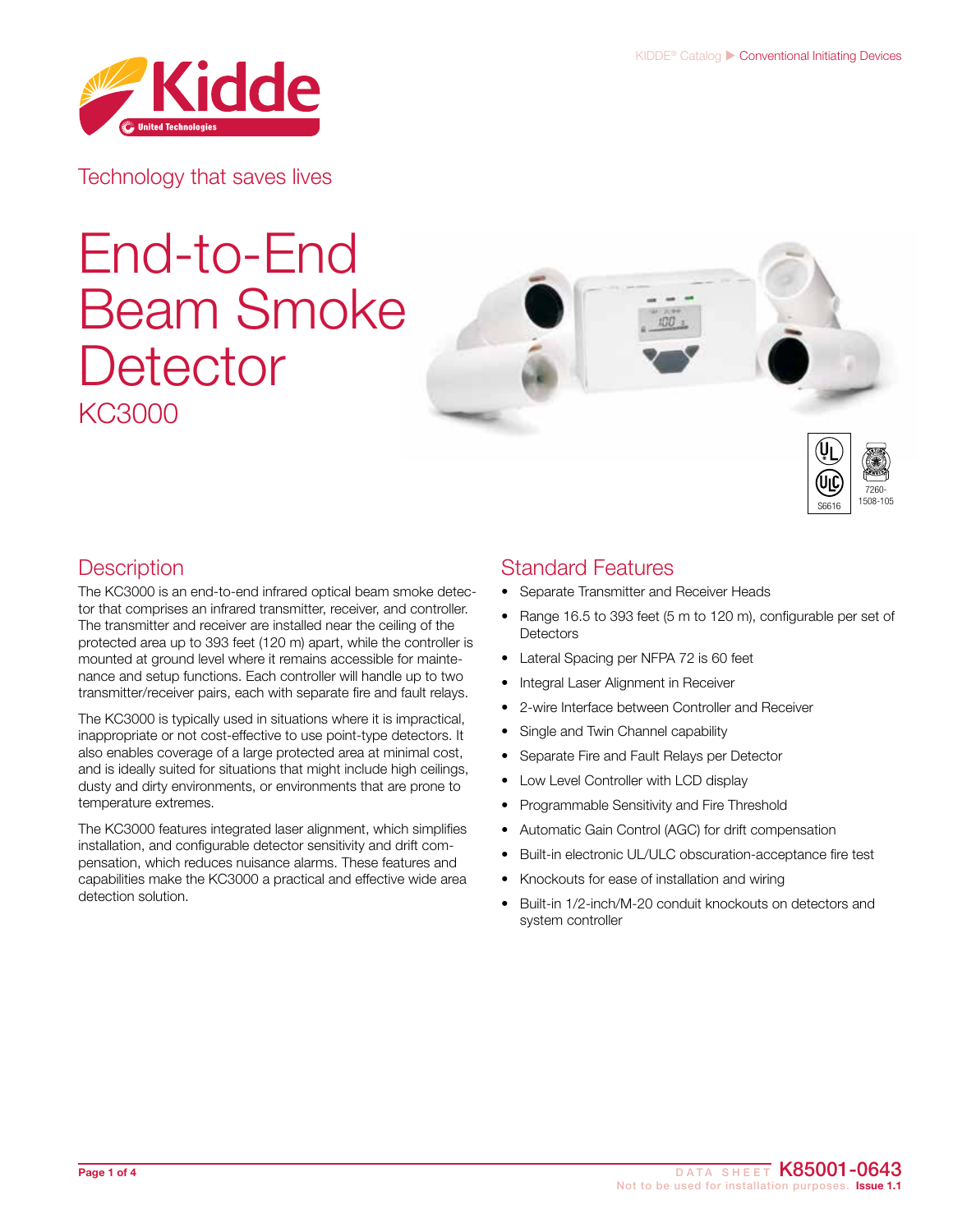## **Application**

Beam smoke detectors are ideal for large open areas such as warehouses, hotel atrium, industrial plants and school gymnasiums. End-to-end beam smoke detectors are particularly useful where line of sight for the infrared detection path is narrow and where the building structure employs reflective surfaces.

The MC300 is designed to be aesthetically pleasing making it equally suitable for modern architectural buildings, as well as historical sites – particularly where ornate ceilings exist.

Smoke stratification may be overcome by mounting pairs of receivers and transmitters at different heights, one of which will project an infrared beam below the heat layer and into the smoke layer.

Detection time will be longer in a building with a peaked roof if a fire occurs at the fringes of the protected area. If in doubt conduct appropriate smoke tests.

The ideal location and spacing of the detector is critical in a properly installed and operating fire alarm system. It is recommended that the detectors be located and spaced in accordance with NFPA 72, which allows for lateral spacing of up to 60 ft (18.3 m).

# Typical Wiring

Two Receivers, two zones...



#### Two Receivers, one zone...



#### **Dimensions**



#### Installation



The distance between the ceiling and transmitter/receiver must be no more than 10 percent of the distance between floor and ceiling.

Leave at least 11.8 inches (30 cm) unobstructed space around the receiver and transmitter.

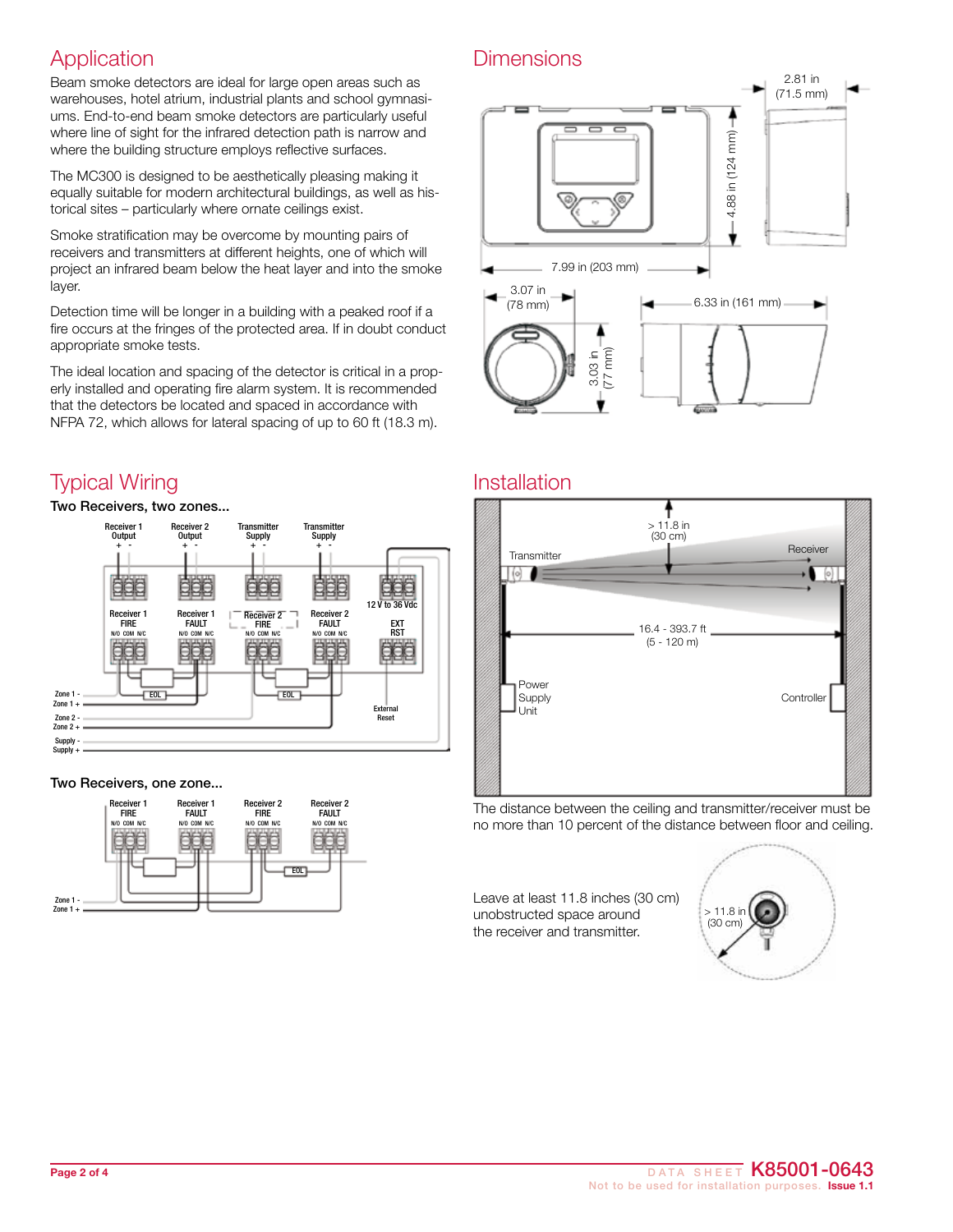# Technical Specifications

| 12 to 36V DC +10%                                                                                                                                              |  |  |
|----------------------------------------------------------------------------------------------------------------------------------------------------------------|--|--|
| 14mA (constant)                                                                                                                                                |  |  |
| 8mA (per Transmitter)                                                                                                                                          |  |  |
| 25%-60%                                                                                                                                                        |  |  |
| $>20$ seconds                                                                                                                                                  |  |  |
| Resistive VFCO 2A @ 30 Volts DC                                                                                                                                |  |  |
| -4°F to +131°F (-20°C to +55°C)                                                                                                                                |  |  |
| 850nm                                                                                                                                                          |  |  |
| 16.5 to 393 feet (5-120m)                                                                                                                                      |  |  |
| 330 Feet (100m)                                                                                                                                                |  |  |
| 18-14 AWG 1-Pair - Twisted, Jacketed                                                                                                                           |  |  |
| <b>IP54</b>                                                                                                                                                    |  |  |
| 93%                                                                                                                                                            |  |  |
| 7.99 x 4.88 x 2.81in<br>(203 x 124 x 71.5mm)<br>1.34lbs (0.607kg)                                                                                              |  |  |
| 3.07 x 3.03 x 6.33in<br>(78 x 77 x 161mm)<br>0.456lbs (0.206kg)                                                                                                |  |  |
| UL/ULC S3417, FM Pending,<br>CSFM 7260-1508-105                                                                                                                |  |  |
| <b>LED</b> Indications<br>Control Unit:<br>Red = Fire, Amber = Fault, Green = System OK<br>Receiver:<br>Red = Fire, Alignment LEDs for single person alignment |  |  |
|                                                                                                                                                                |  |  |

### Ordering Information

| KC3000-103 | End to End beam smoke detector 16.5ft. to 393ft. (5)<br>m to 120 m). System includes one transmitter, one<br>receiver, and one system control unit. |
|------------|-----------------------------------------------------------------------------------------------------------------------------------------------------|
| KC3000-016 | Additional Detector Pack (set of transmitter and<br>receiver heads). Use up to one additional Detector<br>Pack per KC3000-103.                      |
| 3000-201   | Adjustment Bracket                                                                                                                                  |
| 3000-202   | Surface Mount Adapter                                                                                                                               |
| 3000-203   | 4-inch Square Cover Plate                                                                                                                           |
| 5000-011   | Surface Mount Detector Back Box (Requires one<br>3000-202 Surface Mount Adaptor for each head -<br>ordered separately).                             |
| 3000-209   | Controller Backbox                                                                                                                                  |
| 3000-210   | Semi Flush Trim Plate                                                                                                                               |
| 1000-018   | Wire Cage for KC3000 when used with the 5000-011<br>Detector Backbox and 3000-202 (ordered separately).                                             |

#### Engineering Specification

The projected beam type smoke detector shall be listed to U.L. 268 and shall consist of up to two transmitters, two receivers and a single low level remote control unit. The detector shall operate between a range of 16.5 ft. to 393 ft. (5m to 120m). The temperature range of the system shall be -4°F to 131°F (-20°C to 55°C). The receiver shall include an integral built-in laser pointer to assist in optimum alignment.

The beam detector shall feature automatic gain control, which will compensate for gradual signal deterioration from dirt accumulation on the lenses. The receiver heads shall incorporate a Wide Field of View to ensure the unit is always receiving maximum signal available. The system shall include a low level remote display and control unit with LCD read-out for set-up, reporting and testing of up to two separate sets of heads. The system shall be capable of sending separate Trouble and Alarm signals for each of the sets of heads. The system shall be capable of programming alarm thresholds of 25% to 60% in 1% increments.

The system shall be capable of programming delay to fault and delay to alarm from 2 seconds to 30 seconds in 1 second increments.

Test and acceptance of the system shall be carried out by using the UL/ULC approved internal electronic obscuration fire test. The projected beam type smoke detector shall be a 4-wire 24 VDC device to be used with a Nationally Recognized Testing Laboratory's Listed and separately supplied 4- wire control panel. The End to End beam type smoke detector shall be a KIDDE KC3000.